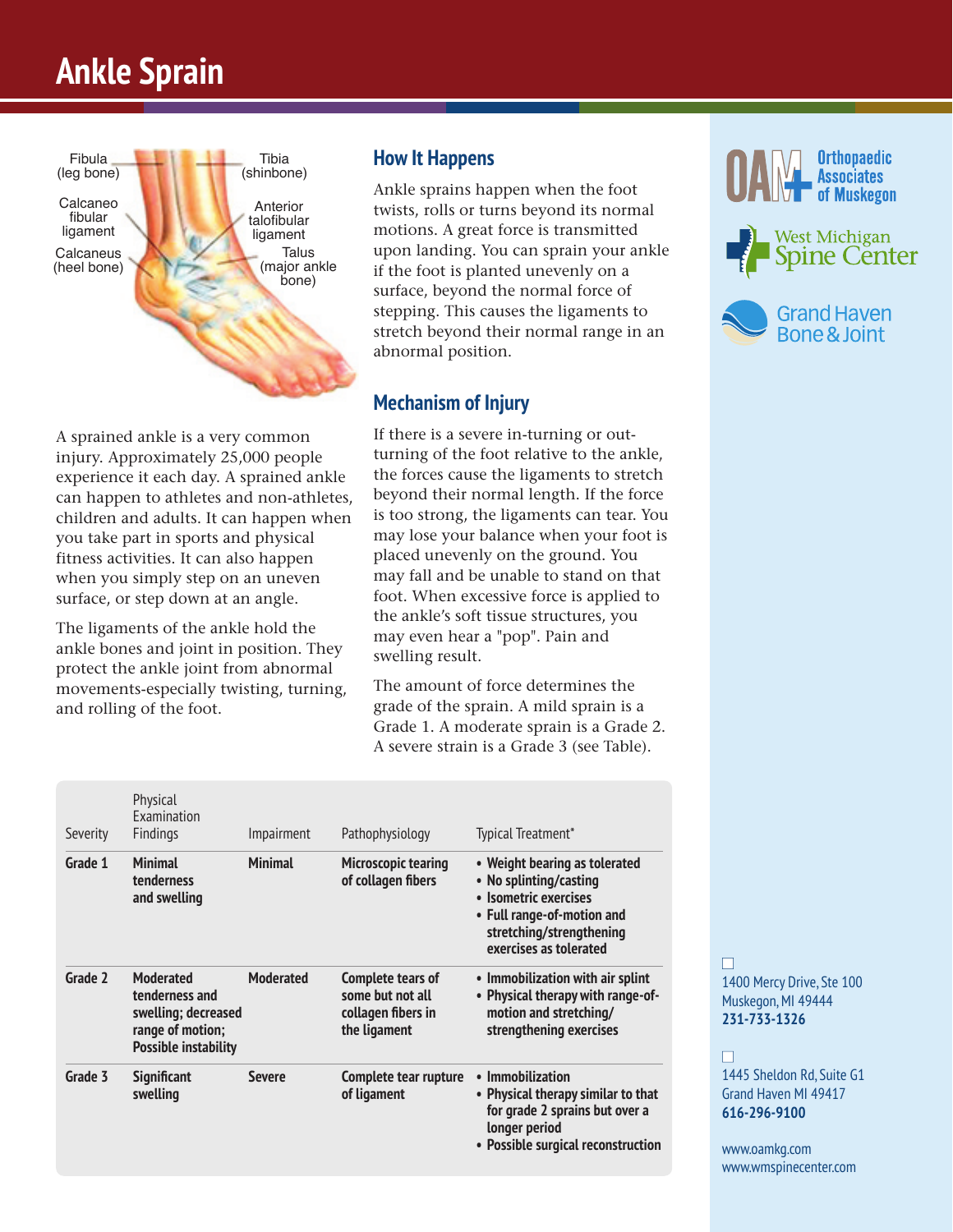

### **Diagnosis**

Your doctor may order X-rays to make sure you don't have a broken bone in the ankle or foot. A broken bone can have similar symptoms of pain and swelling.

If there is a complete tear of the ligaments, the ankle may become unstable after the initial injury phase passes. If this occurs, it is possible that the injury may also cause damage to the ankle joint surface itself.

Most of the time an MRI is not necessary. However, if your doctor suspects a very severe injury to the ligaments, injury to the joint surface, a small bone chip or other problem, an MRI may be ordered.

# **Symptoms**

The amount of pain depends on the amount of stretching and tearing of the ligament. Instability occurs when there has been complete tearing of the ligament or a complete dislocation of the ankle joint.

#### **Nonsurgical Treatment**

Walking may be difficult because of the swelling and pain. You may need to use crutches if walking causes pain. Depending upon the grade of injury, the doctor may tell you to use re-movable plastic devices such as castboots or air splints.

Most ankle sprains need only a period of protection to heal. The healing process takes about four weeks to six weeks. The doctor may tell you to incorporate motion early in the healing process to prevent stiffness. Motion may also aid in being able to sense position, location, orientation and movement of the ankle (proprioception). Even a complete ligament tear can heal without surgical repair if it is immobilized appropriately. Even if an ankle has a chronic tear, it can still be highly functional because overlying tendons help with stability and motion.

**For a Grade 1 sprain,** use R.I.C.E (rest, ice, compression and elevation):

- Rest your ankle by not walking on it.
- Ice should be immediately applied. It keeps the swelling down. It can be used for 20 minutes to 30 minutes, three or four times daily. Combine ice with wrapping to decrease swelling, pain and dysfunction.
- Compression dressings, bandages or ace-wraps immobilize and support the injured ankle.
- Elevate your ankle above your heart level for 48 hours.

**For a Grade 2 sprain**, the RICE guidelines can also be used. Allow more time for healing to occur. The doctor may also use a device to immobilize or splint the ankle.

**A Grade 3 sprain** can be associated with permanent instability. Surgery is rarely needed. A short leg cast or a cast-brace may be used for two weeks to three weeks.

Rehabilitation is used to help to decrease pain and swelling and to prevent chronic ankle problems. Rehabilitation exercises may involve active range of motion or controlled movements of the ankle joint without resistance. Lower extremity exercises and endurance activities are added as tolerated. Proprioception training is very important, as poor proprioception is a major cause of repeat sprain and an unstable ankle joint. The goal is to increase strength and range of motion as balance improves over time.

#### **Medication**

Non-steroidal anti-inflammatory drugs (NSAIDs) may be used to control pain and inflammation.

#### **Long-term outcome**

If an ankle sprain is not recognized, and is not treated with the necessary attention and care, chronic problems of pain and instability may result.

# **Surgical Treatment**

Surgical treatment for ankle sprains is rare. Surgery is reserved for injuries that fail to respond to nonsurgical treatment, and for persistent instability after months of rehabilitation and non-surgical treatment.

*Adapted from American Academy of Orthopaedic Surgeons. For more information, see orthoinfo.aaos.org* 

*AAOS does not endorse any treatments, procedures, products, or physicians. This information is provided as an educational service and is not intended to serve as medical advice. Anyone seeking specific orthopaedic advice or assistance should consult his or her orthopaedic surgeon.*